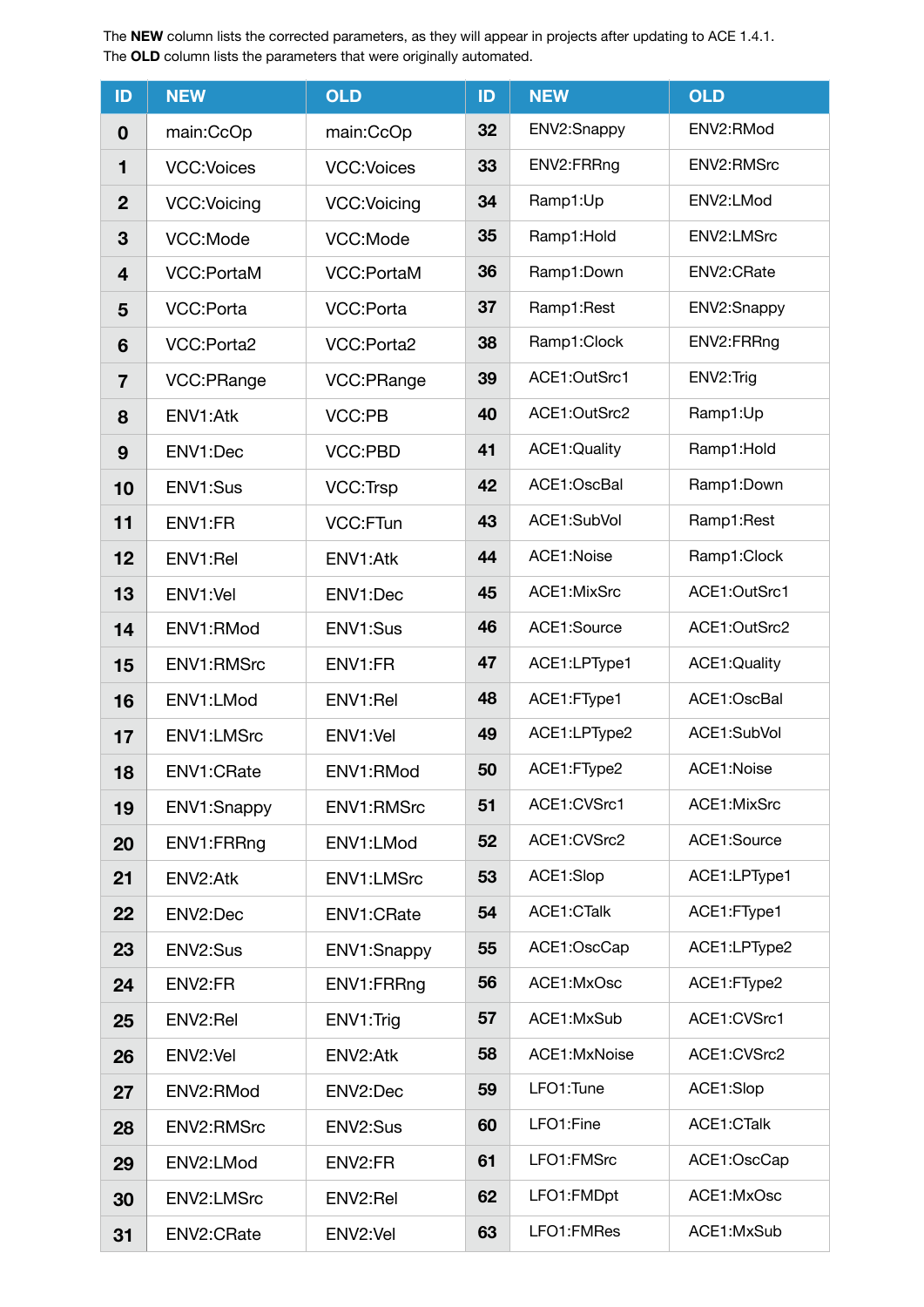| ID | <b>NEW</b>             | <b>OLD</b>             | ID  | <b>NEW</b>   | <b>OLD</b>   |
|----|------------------------|------------------------|-----|--------------|--------------|
| 64 | LFO1:Phase             | ACE1:MxNoise           | 96  | 2VCO:PWDpt2  | 2VCO:Fine2   |
| 65 | LFO1:PMSrc             | LFO1:Tune              | 97  | 2VCO:SncMSrc | 2VCO:FMSrc2  |
| 66 | LFO1:PMDpt             | LFO1:Fine              | 98  | VCC:PB       | 2VCO:FMDpt2  |
| 67 | LFO1:Vol               | LFO1:FMSrc             | 99  | 2VCO:SubType | 2VCO:FMRes2  |
| 68 | LFO1:VMSc              | LFO1:FMDpt             | 100 | 2VCO:Vol1    | 2VCO:PW2     |
| 69 | LFO1:VMDpt             | LFO1:FMRes             | 101 | 2VCO:Vol2    | 2VCO:PWSrc2  |
| 70 | LFO2:Tune              | LFO1:Phase             | 102 | 2VCO:SubVol  | 2VCO:PWDpt2  |
| 71 | LFO <sub>2</sub> :Fine | LFO1:PMSrc             | 103 | 2VCO:FM12    | 2VCO:Sync    |
| 72 | LFO2:FMSrc             | LFO1:PMDpt             | 104 | 2VCO:RM12    | 2VCO:SncMSrc |
| 73 | LFO2:FMDpt             | LFO1:Vol               | 105 | 2VCO:FMSrc   | 2VCO:SubType |
| 74 | LFO2:FMRes             | LFO1:VMSc              | 106 | 2VCO:TriMd   | 2VCO:Vol1    |
| 75 | LFO2:Phase             | LFO1:VMDpt             | 107 | 2VCO:Vibra   | 2VCO:Vol2    |
| 76 | LFO <sub>2</sub> :Vol  | LFO2:Tune              | 108 | VCF1:FMSrc   | 2VCO:SubVol  |
| 77 | LFO2:VMSc              | LFO <sub>2</sub> :Fine | 109 | VCF1:FMDpt   | 2VCO:FM12    |
| 78 | LFO2:VMDpt             | LFO2:FMSrc             | 110 | VCF1:Cutoff  | 2VCO:RM12    |
| 79 | 2VCO:WaveF1            | LFO2:FMDpt             | 111 | VCF1:FMSrc1  | 2VCO:FMSrc   |
| 80 | 2VCO:Tune1             | LFO2:FMRes             | 112 | VCF1:FMDpt1  | 2VCO:TriMd   |
| 81 | 2VCO:Fine1             | LFO2:Phase             | 113 | VCF1:FMSrc2  | 2VCO:Vibra   |
| 82 | 2VCO:FMSrc1            | LFO <sub>2</sub> :Vol  | 114 | VCF1:FMDpt2  | VCF1:FMSrc   |
| 83 | 2VCO:FMDpt1            | LFO2:VMSc              | 115 | VCF1:KeyFol  | VCF1:FMDpt   |
| 84 | 2VCO:FMRes1            | LFO2:VMDpt             | 116 | VCF1:Res     | VCF1:Cutoff  |
| 85 | 2VCO:PW1               | 2VCO: WaveF1           | 117 | VCF1:ResSrc  | VCF1:FMSrc1  |
| 86 | 2VCO:PWSrc1            | 2VCO:Tune1             | 118 | VCF2:FMSrc   | VCF1:FMDpt1  |
| 87 | 2VCO:PWDpt1            | 2VCO:Fine1             | 119 | VCF2:FMDpt   | VCF1:FMSrc2  |
| 88 | 2VCO:WaveF2            | 2VCO:FMSrc1            | 120 | VCF2:Cutoff  | VCF1:FMDpt2  |
| 89 | 2VCO:Tune2             | 2VCO:FMDpt1            | 121 | VCF2:FMSrc1  | VCF1:KeyFol  |
| 90 | 2VCO:Fine2             | 2VCO:FMRes1            | 122 | VCF2:FMDpt1  | VCF1:Res     |
| 91 | 2VCO:FMSrc2            | 2VCO:PW1               | 123 | VCF2:FMSrc2  | VCF1:ResSrc  |
| 92 | 2VCO:FMDpt2            | 2VCO:PWSrc1            | 124 | VCF2:FMDpt2  | VCF2:FMSrc   |
| 93 | 2VCO:FMRes2            | 2VCO:PWDpt1            | 125 | VCF2:KeyFol  | VCF2:FMDpt   |
| 94 | 2VCO:PW2               | 2VCO:WaveF2            | 126 | VCF2:Res     | VCF2:Cutoff  |
| 95 | 2VCO:PWSrc2            | 2VCO:Tune2             | 127 | VCF2:ResSrc  | VCF2:FMSrc1  |